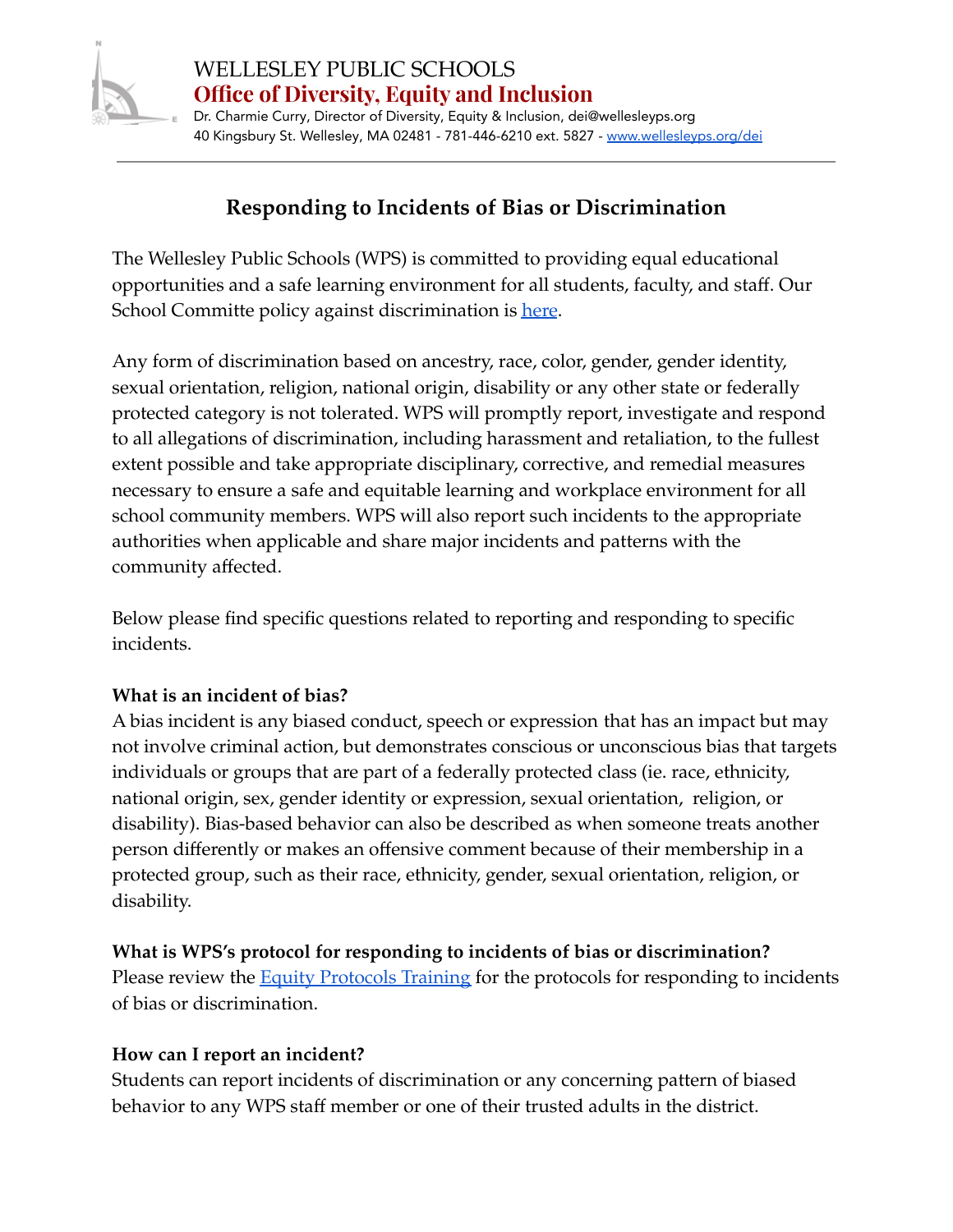

Dr. Charmie Curry, Director of Diversity, Equity & Inclusion, dei@wellesleyps.org 40 Kingsbury St. Wellesley, MA 02481 - 781-446-6210 ext. 5827 - [www.wellesleyps.org/dei](http://www.wellesleyps.org/dei)

Parents/guardians can report specific concerns to their school principal or any district or school administrator, all of whom are trained in the protocol to respond to incidents. Complaints may also be made to the Office of Human Resources or the Office of Diversity, Equity and Inclusion.

## **Can a report of an incident be anonymous?**

Reports of any concerning behavior may be made anonymously. To the extent possible, WPS will strive to honor requests for anonymity; however, this is not always possible. Anonymous reports are more difficult to investigate and respond to, so whenever possible, we encourage concerned community members to speak directly to a staff member with their concerns, knowing that we are always sensitive to the need for confidentiality of victims and reporters in any investigation.

## **How are incidents reported and investigated?**

Reported incidents of discrimination, including harassment or retaliation, are promptly investigated by a designated official at each school. The [s](https://www.newton.k12.ma.us/cms/lib/MA01907692/Centricity/Domain/68/Protocol_discrimination_harassment_december2019.pdf)pecific steps are as follows: the staff member responsible for investigating must notify the individuals involved, (including the families of students), interview witnesses, determine if a violation of school policy has occurred, and respond appropriately with consequences as well as support for those impacted by the incident. When relevant, for example, if a hate crime has been committed, the Anti-Defamation League will be notified, as will the Wellesley Police Department.

**How long do investigations take?** We will aim to complete investigations within 10 days, but some may take longer depending on the nature of the case.

### **Is WPS's response the same every time?**

While the incidents are investigated and documented in accordance with the established protocol, the specific facts of each substantiated incident impact the specifics of the response. However, each case will typically include the following:

- Discipline for the person responsible
- Remedial or supportive actions to assist those directly impacted
- Corrective action or education steps for the individual and potentially the larger school community to ensure that similar events do not happen in the future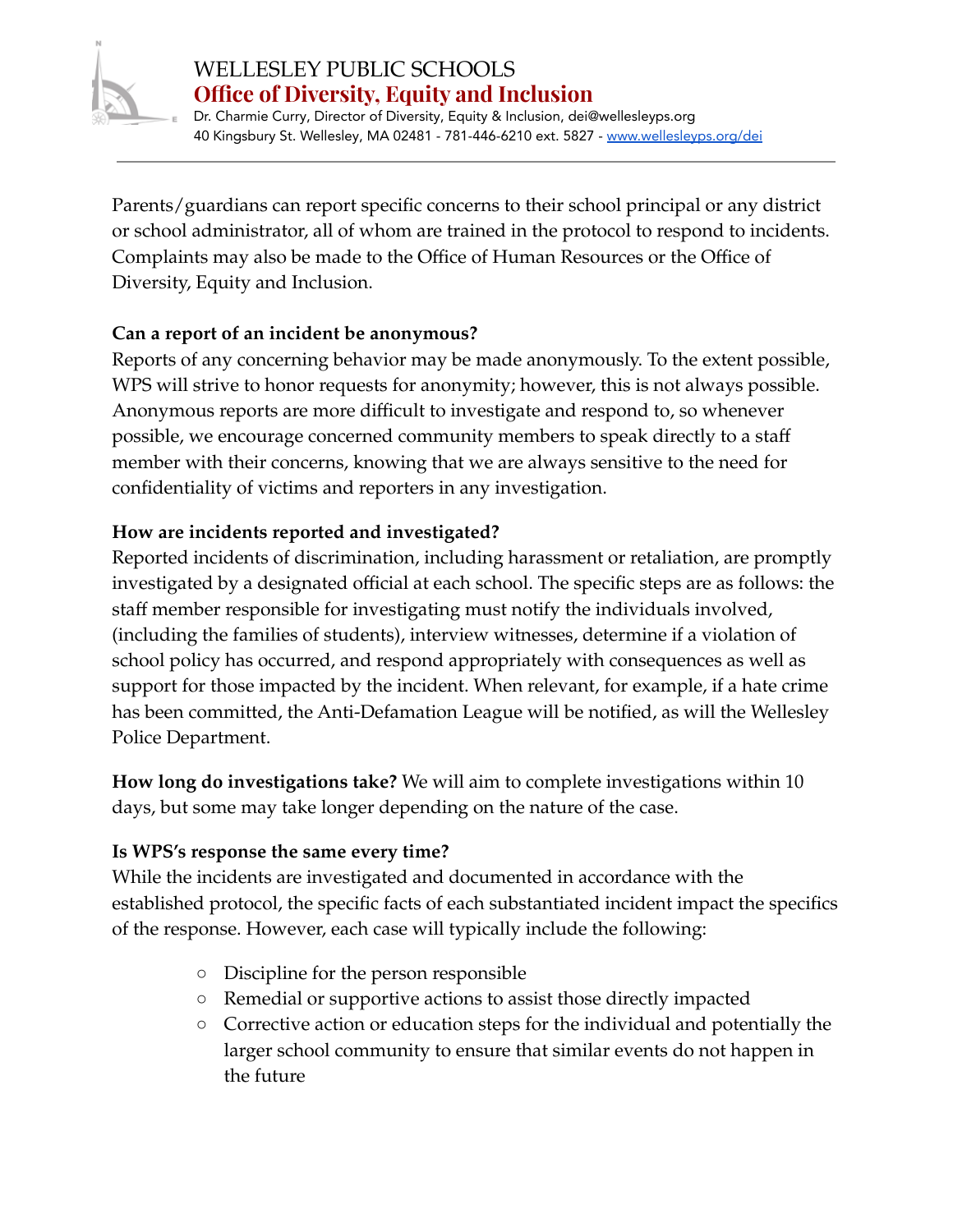

# WELLESLEY PUBLIC SCHOOLS **Office of Diversity, Equity and Inclusion**

Dr. Charmie Curry, Director of Diversity, Equity & Inclusion, dei@wellesleyps.org 40 Kingsbury St. Wellesley, MA 02481 - 781-446-6210 ext. 5827 - [www.wellesleyps.org/dei](http://www.wellesleyps.org/dei)

### **What are the disciplinary actions taken when such incidents occur?**

Potential disciplinary actions for students who violate the anti-discrimination policy could include detention, suspension, or other restorative responses that require them to acknowledge their responsibility and minimize its impact. A staff member would be subject to the disciplinary procedures of their bargaining unit, which might typically include a process of formal warnings and reprimands, suspension, or more serious consequences. Non-staff adult community members may be sanctioned by limiting or ending their participation in WPS community activities or ending their ability to be on WPS premises. In most cases, specific disciplinary steps taken are protected by relevant confidentiality laws.

### **Is the communication about an incident the same every time?**

Communication to the school or larger Wellesley community about the incident and response varies based upon the details of the incident and its impact or potential impact on those involved.

### **How and when is the WPS community alerted to an incident?**

There are many instances in which the community is alerted to a specific incident, but there are some in which it is not. Administrators work in concert with teachers and families to determine the best approach given the circumstances of the incident. Specific consideration is given to protecting the confidentiality of individual students and promoting the optimal educational response for involved students. While not all incidents will be reported to the entire community, WPS takes any report or incident of discrimination, harassment, or retaliation seriously and will address it promptly and thoroughly.

## **How does WPS collect data on bias, discrimination?**

Any such incident that is investigated and addressed by WPS will be documented. We will review such data periodically to analyze it for patterns of behavior and efficacy of our responses. District administration may periodically report these findings to the School Committee on trends and commonalities that need to be addressed.

## **What is WPS doing to be proactive about incidents of bias, discrimination?**

WPS works with both students and staff at all levels of our organization to prevent and address all forms of bias. The lessons implemented and professional development